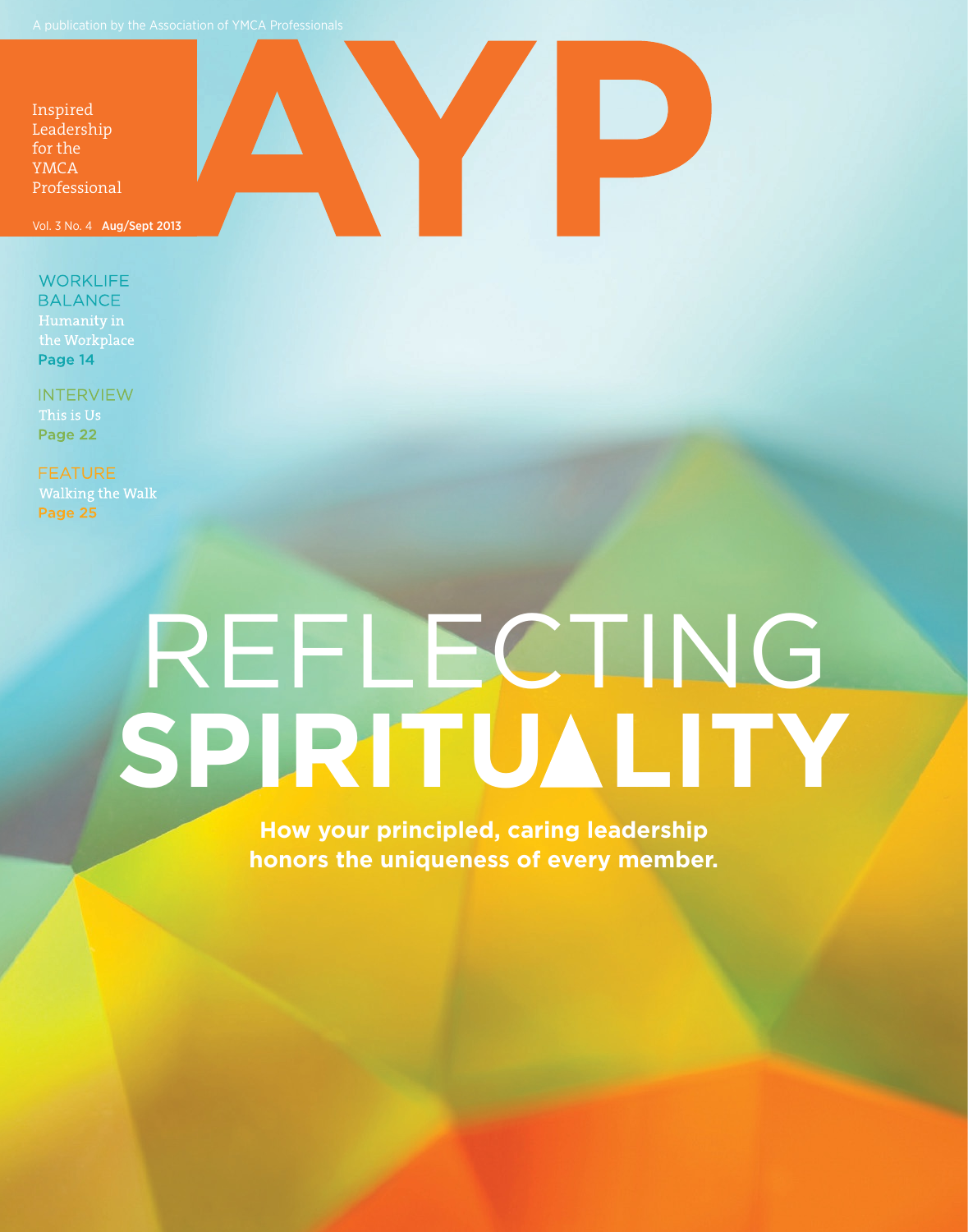# **WALKING THE WALK**

Here's how to improve your physical and emotional wellbeing in seven actionable steps.

#### **By Sean Kelly**

ow is that work-life balance working out for you?<br>We often hear that we've got to strike this elusive ance" between our professional and personal live<br>however, you've yet to find it. And that's becaus<br>it just doesn't exist We often hear that we've got to strike this elusive thing called "balance" between our professional and personal lives. Chances are, however, you've yet to find it. And that's because, in many ways, it just doesn't exist. As famed entrepreneur Richard Branson says, "I don't divide work and play: It's all living."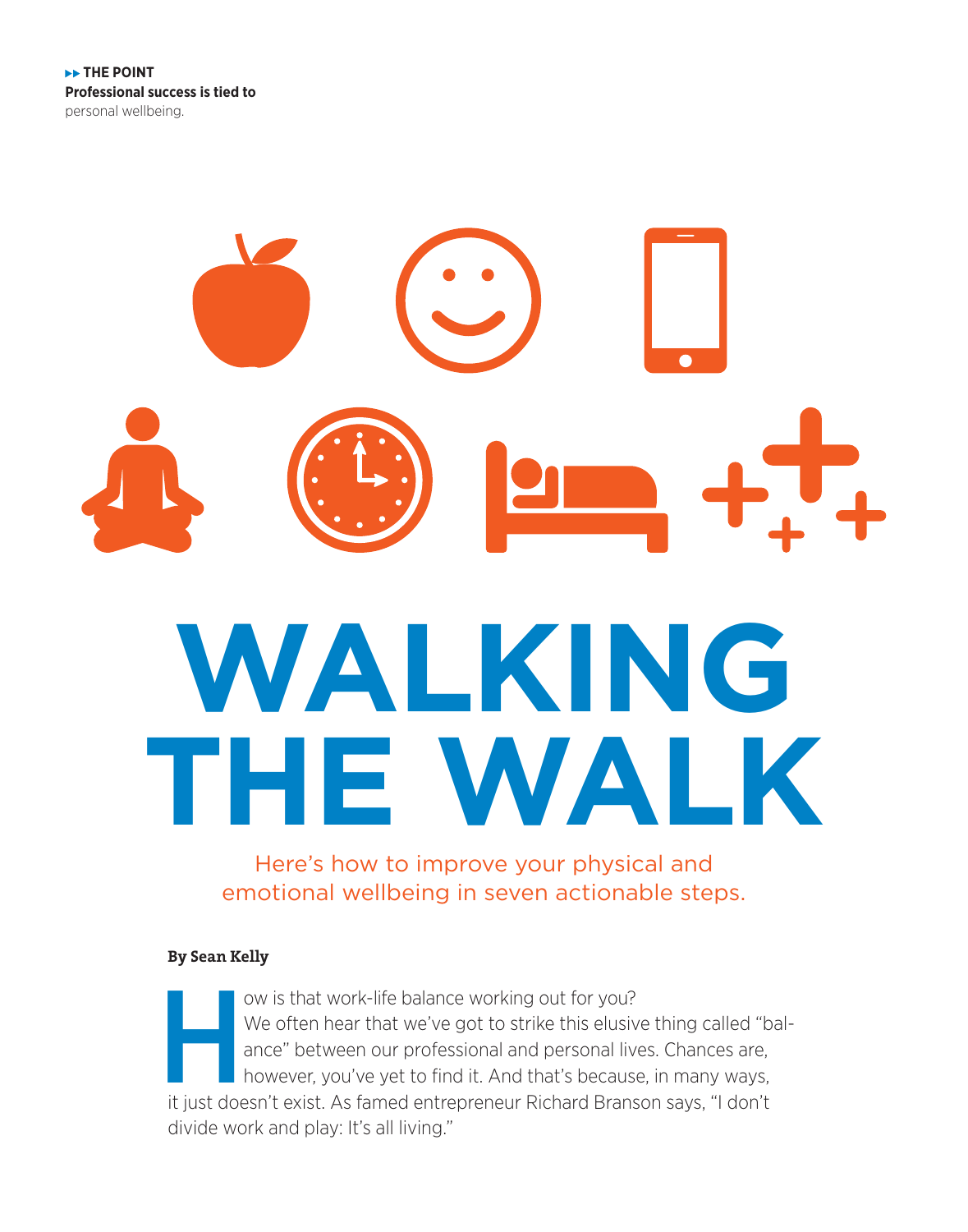

**THE BIGGEST TOLL IS**  on quality of life and the example you are setting for future generations.

**Sean Kelly**

CEO and co-founder, HUMAN

YMCA professionals are just like most working professionals: stressed out and often eating foods based on convenience, rather than how they make you feel. According to a survey from the American Psychological Association, more than one-third of American workers experience chronic work-related stress. The result? Billions of dollars are lost annually due to absenteeism and medical bills.

The biggest toll, however, is on your quality of life and the example you're setting for members and future generations. As a YMCA professional, you want to be a good example to your members. Since optimal health is about the balance of mind, body, and spirit— and this is at the core of the Y's messaging and experience — how do you work on these things while also juggling your career and other commitments?

The key: You have to realize that your professional success is intricately tied to your personal wellbeing. Here are seven actionable items to improve your overall wellbeing:

**1. Rethink your snacks.** Processed food can cause you to feel anxious, foggy, and hyperactive. You can prevent these symptoms by eating whole foods, especially more fruits and leafy, green vegetables and avoiding foods with chemical additives. As Hippocrates once said, "Let food be thy medicine." The added bonus is that by fueling yourself optimally, you also set yourself up for professional success because what you eat is tied to how you feel and function.



**Action:** If you find yourself turning to a vending machine for a meal or snack, choose items that have ingredients you can pronounce. Remember WOLF: Whole, Organic, and Local Foods. Want something filling? Go for something with healthful fat and protein, like unsalted nuts.

**2. Find joyful movement.** Studies consistently show that while exercise may not lead to weight loss, it is a sure way to improve your health. Physical activity releases feel-good, stress-relieving endorphins. Instead of finding exercises to do for the sake of exercising, find an activity you enjoy doing. The "intrinsic exercise" movement espouses that we should do exercises that provide us with joy and make us feel good in our bodies rather than doing exercises as a means to an end (i.e. as punishment for eating).

> **Action:** Find an exercise you enjoy by experimenting with different exercises and movements. Instead of seeking exercises that burn calories, seek movement that makes you feel good. You'll be more likely to stick to it and reap the health benefits.

**3. Let technology work for you.** There are many fitness and health-focused smartphone apps that can make your hectic life a little easier. From apps that track your weight-lifting progress, to apps that find the right songs to match your running tempo, there is something on the market for everyone. Some of my favorites include:

**Everest —** provides step-by-step tips and encouragement from other users to help you reach your personal goals or "summit";

**Fitocracy —** this social-networking-meets-gym-time app helps you share your workouts and motivation with others;

**Fooducate —** allows you to scan a food item's barcode to find out whether it's healthful; and

**Gratitude Journal** — a mobile journaling tool that asks users to write down at least five things they're grateful for each day.



**Action:** Download a few free smartphone apps for fitness or health and test out which ones you like. You never know — these apps may be just the thing you need to keep you on the right track.